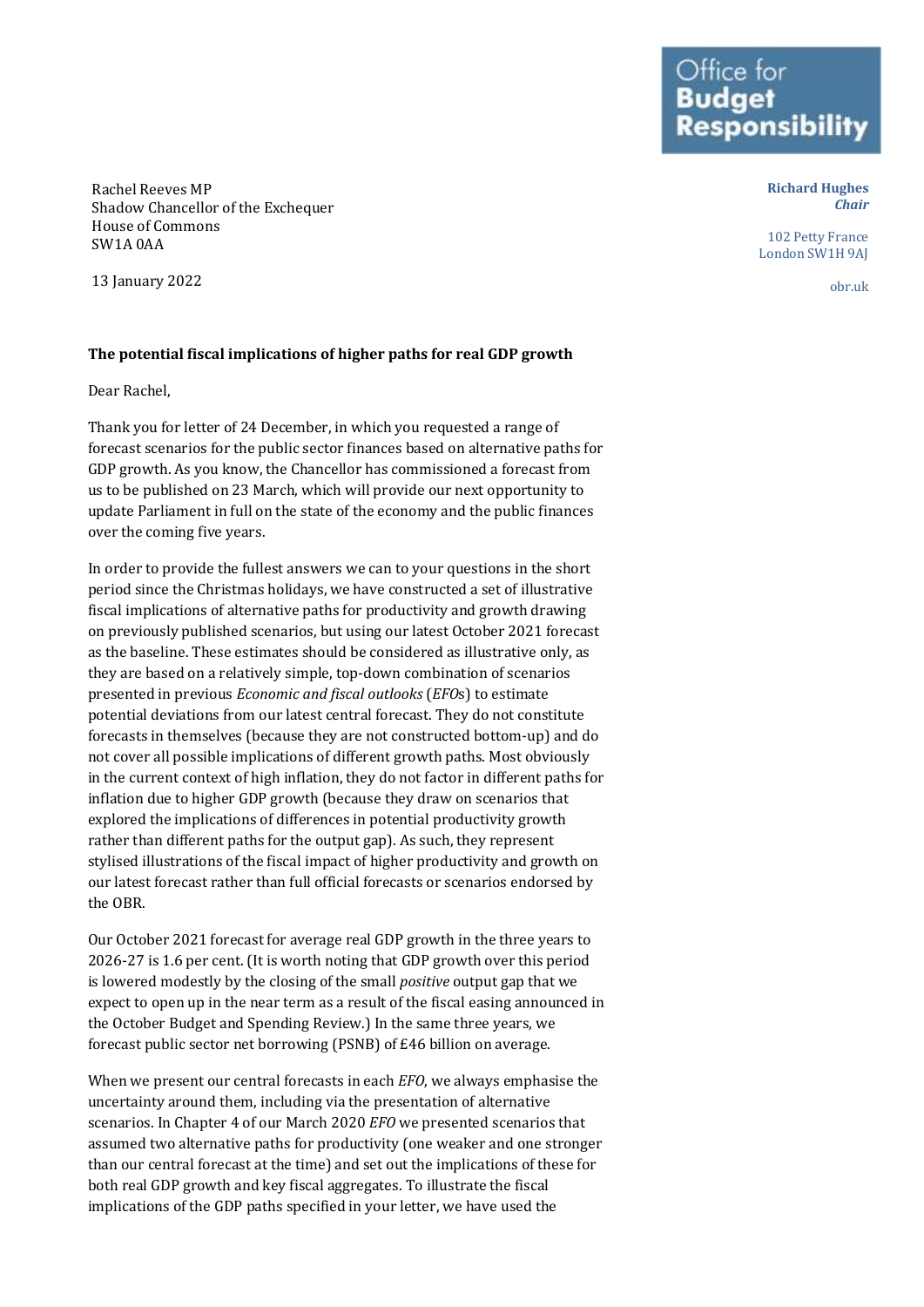relationship between differences in GDP growth, public sector net borrowing, receipts and spending between the strong productivity scenario and our central forecast in the March 2020 *EFO* to show how our October 2021 forecast might differ under higher productivity growth assumptions. We have augmented this to account for the stronger response of fiscal drag, and thus the tax-to-GDP ratio, to changes in earnings growth at present due to the multi-year cash freeze in income tax thresholds.<sup>1</sup>

The resulting fiscal implications derive from the difference in cumulative real GDP growth from 2023-24 onwards between the scenarios you have specified and our October 2021 central forecast. For example, if growth were to be 2 per cent a year in 2024-25, 2025-26 and 2026-27, real GDP in 2026-27 would be 1.2 per cent higher than in our central forecast; at 2.5 per cent a year the gap would rise to 2.7 per cent; and at 3 per cent a year to 4.2 per cent.

The results of these calculations are presented in the two tables below, both as a proportion of GDP (Table 1) and in cash terms (Table 2).

Table 1 indicates, for example, that a scenario in which GDP grows by 2.5 per cent in each of the final three years of our forecast, rather than the 1.6 per cent average growth rate we forecast in October, would boost receipts in 2026-27 by 0.2 per cent of GDP (primarily as a result of greater 'fiscal drag') and reduce spending by 0.7 per cent of GDP (primarily as a result of the comparison of unchanged cash departmental spending plans to a higher GDP path). In this illustrative scenario, borrowing is therefore 0.9 per cent of GDP lower than our central forecast at 0.7 per cent of GDP in 2026-27. Borrowing in scenarios in which GDP growth is 2 and 3 per cent a year in those three years are 0.5 per cent of GDP higher and lower than in the 2.5 per cent scenario, respectively.

<sup>1</sup> This has been captured using the effects presented in Box 3.2 in our October 2021 *EFO*, which considered the implications of higher inflation and nominal earnings growth for our fiscal forecast. The calculations are based on the simple assumption that productivity-driven increases in GDP growth feed through one-for-one to earnings growth.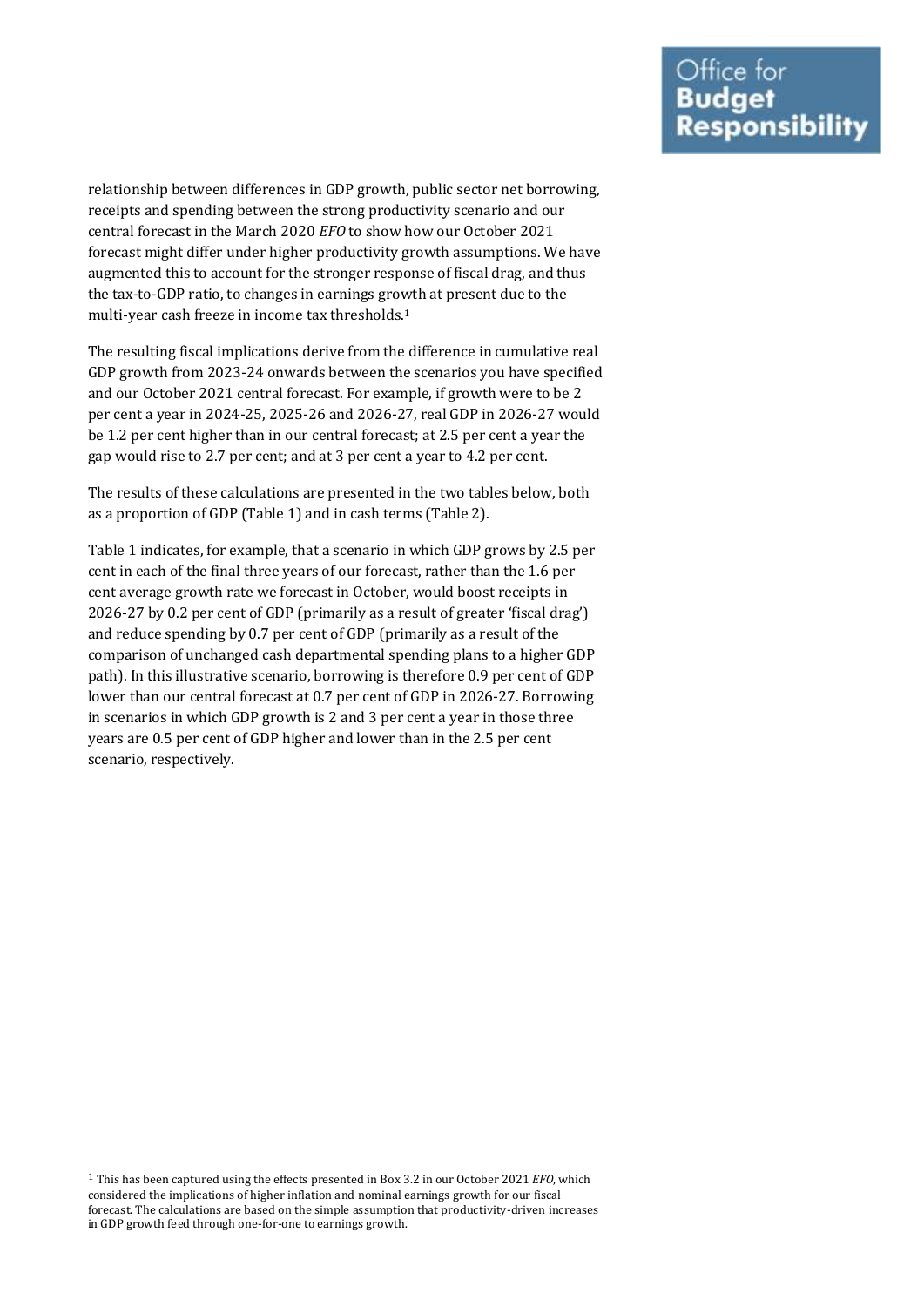## **Table 1: Illustrative implications of different GDP growth scenarios for receipts, spending and borrowing as a proportion of GDP**

|                                                                                        | Per cent of GDP |         |         |  |
|----------------------------------------------------------------------------------------|-----------------|---------|---------|--|
|                                                                                        | 2024-25         | 2025-26 | 2026-27 |  |
| October 2021 forecast                                                                  |                 |         |         |  |
| <b>PSNB</b>                                                                            | 1.7             | 1.7     | 1.5     |  |
| of which:                                                                              |                 |         |         |  |
| Receipts                                                                               | $-39.8$         | $-39.9$ | $-40.0$ |  |
| Spending                                                                               | 41.6            | 41.6    | 41.6    |  |
| Difference from October 2021 forecast                                                  |                 |         |         |  |
| Scenario of 2% real GDP growth in the final three years of the forecast                |                 |         |         |  |
| <b>PSNB</b>                                                                            | $-0.2$          | $-0.3$  | $-0.4$  |  |
| of which:                                                                              |                 |         |         |  |
| Receipts                                                                               | $-0.1$          | $-0.1$  | $-0.1$  |  |
| Spending                                                                               | $-0.1$          | $-0.2$  | $-0.3$  |  |
| Scenario of 2.5% real GDP growth in the final three years of the forecast              |                 |         |         |  |
| <b>PSNB</b>                                                                            | $-0.3$          | $-0.6$  | $-0.9$  |  |
| of which:                                                                              |                 |         |         |  |
| Receipts                                                                               | $-0.1$          | $-0.1$  | $-0.2$  |  |
| Spending                                                                               | $-0.1$          | $-0.4$  | $-0.7$  |  |
| Scenario of 3% real GDP growth in the final three years of the forecast                |                 |         |         |  |
| <b>PSNB</b>                                                                            | $-0.4$          | $-0.9$  | $-1.4$  |  |
| of which:                                                                              |                 |         |         |  |
| Receipts                                                                               | $-0.2$          | $-0.2$  | $-0.2$  |  |
| Spending                                                                               | $-0.2$          | $-0.7$  | $-1.1$  |  |
| Note: This table uses the convention that a negative figure means a reduction in PSNB. |                 |         |         |  |

Table 2 shows that in cash terms, the 2.5 per cent GDP growth scenario equates to borrowing being £25 billion lower in 2026-27. This is more than explained by higher receipts, with a partly offsetting increase in spending when viewed in cash terms. By 2026-27, receipts would be 3.1 per cent higher in cash terms (with 2.7 percentage points due to higher cumulative GDP growth and the remaining 0.4 percentage points due to the tax-to-GDP ratio rising) – an extra £36 billion. But spending would also be higher (by £11 billion or 1.0 per cent) thanks to higher debt interest spending and a higher cost of the state pension triple lock outweighing downward effects on spending in some other non-departmental spending lines. As noted, departmental spending is assumed to remain fixed at the cash levels set out in the 2021 Spending Review. Cash differences for the 2 and 3 per cent scenarios are also presented, with borrowing being around £14 billion higher and lower than in the 2.5 per cent scenario, respectively.